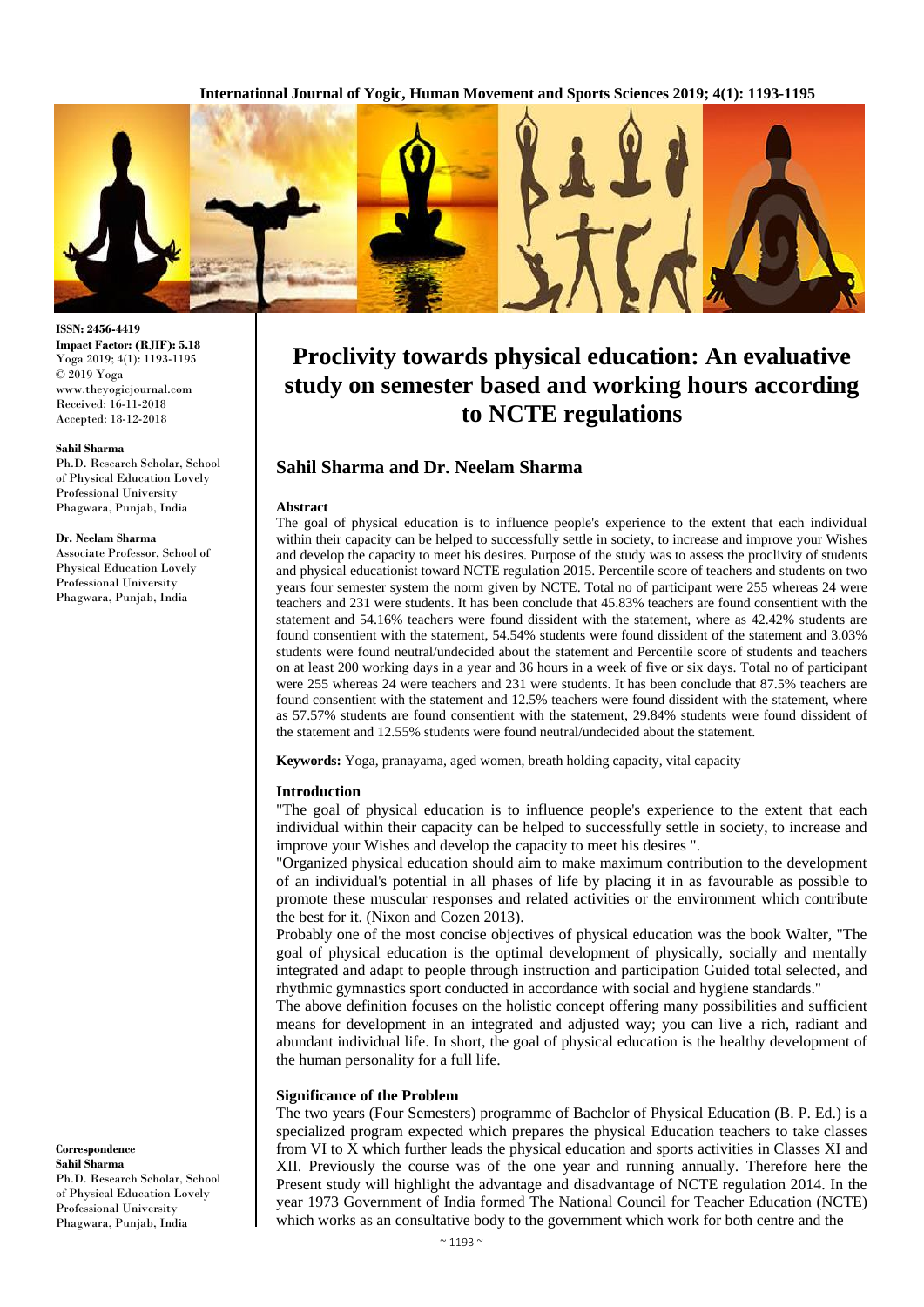International Journal of Yogic, Human Movement and Sports Sciences

State, however the matters is related to teacher education .Beside this, in the year 1986 the government framed a National Policy on Education (NPE), which basically focus on the teacher's education in the country, it look after the need of the teachers. To produce good teaching professionals in the country is the first step of the NPE is. On 17<sup>th</sup> August 1995, National Council for Teacher Education (NCTE) was consulted the status of legal body in undertaking to the National Council for Teacher Education Act, 1993. After this some change has been done in 2015.

## **Objectives of the Study**

To assess the proclivity of students and physical educationist toward NCTE regulation 2015.

## **Research Questions of the Study**

- Are the teachers in favour of NCTE regulation 2015?
- Are teachers against the NCTE regulation 2015?
- Are students in favour of NCTE regulation 2015?
- Are students against the NCTE regulation 2015?

## **Delimitations of the Study**

- Only bachelor of physical education norms (NCTE Regulations2015) evaluated in the present study.
- Data was collected through checklist and by examining the syllabus and scheme.
- Study was delimited to the university of Punjab region only.

## **Design of the Study**

In this study descriptive design was chosen as the appropriate research design. Major purpose of descriptive research is to give a description of Proclivity towards Physical Education: An Evaluative Study on semester based and working hours according to NCTE regulations.

## **Sampling Design**

Sampling is an important process in research work, especially where the researcher has to collect data from limited or particular population. The present study is based on NCTE regulations 2015. For this study have been selected teachers and students from the different universities of Punjab (Guru Nanak Dev University, Punjabi University and Punjabi University). Total samplings are taken from these universities.

## **Procedure of data Collection**

The present study was conducted on teachers and students of physical education. The subjects were taken from different universities of Punjab. The purpose of the study was to examine the application of NCTE regulation 2015 in various universities of Punjab. Checklist was used to find out the views of students on the NCTE regulations 2015. The researcher has informed all the teachers and students about the nature of the study and assures that this data will not be used for any other purpose. Researcher takes permission to head of the department for collect data in the respected department of the university. Researcher distributes the checklist to the students and explains in detail about the checklist in front of the students and take responses. And same has been done with the teachers.

## **Tools Used**

#### **Checklist**

Checklist was used to assess the views of the respondents on the selected NCTE regulations 2015.

#### **Selection of Subjects**

The sample size consists of teachers from different universities of Punjab. Researcher will construct an interview guide for objectives. Data will be collected through qualitative method using interview guide. Researcher will use percentile method.

## **Statistical Technique Used**

In the present study, percentile method will be used. A percentile is a measure used in statistics indicating the value below which a given percentage of observations in a group of observations.

Table 1: Percentile score of teachers and students on two years four semester system the norm given by NCTE.

| <b>Groups</b>   | <b>No. Of Participants</b> | <b>Yes</b> | N <sub>0</sub> | <b>Undecided</b> |
|-----------------|----------------------------|------------|----------------|------------------|
| <b>Teachers</b> |                            |            |                |                  |
| Students        |                            | 98         |                |                  |

Table 1 shows that Percentile score of teachers and students on two years four semester system the norm given by NCTE. Total no of participant were 255 whereas 24 were teachers and 231 were students. It has been conclude that 45.83% teachers are found consentient with the statement and 54.16% teachers were found dissident with the statement, where as 42.42% students are found consentient with the statement, 54.54% students were found dissident of the statement and 3.03% students were found neutral/undecided about the statement.



**Fig 1:** The Graphical Presentation of Percentile scores of teachers and students on two years four semester system the norm given by NCTE.

Table 2: Percentile score of students and teachers on at least 200 working days in a year and 36 hours in a week of five or six days.

| <b>Groups</b>   | No. Of<br>Participants | responses          | responses | responses | <b>Total no of positive Percentage of positive   Total no of negative   Percentage of negative   Undecided   percentage  </b><br>responses |        |
|-----------------|------------------------|--------------------|-----------|-----------|--------------------------------------------------------------------------------------------------------------------------------------------|--------|
| Teachers        |                        |                    | ن ، رو    |           | .                                                                                                                                          |        |
| <b>Students</b> | nn.<br>. ب             | $\sqrt{2}$<br>1 ປປ | ر.,       | 69        | 29.84                                                                                                                                      | …ل د…ا |